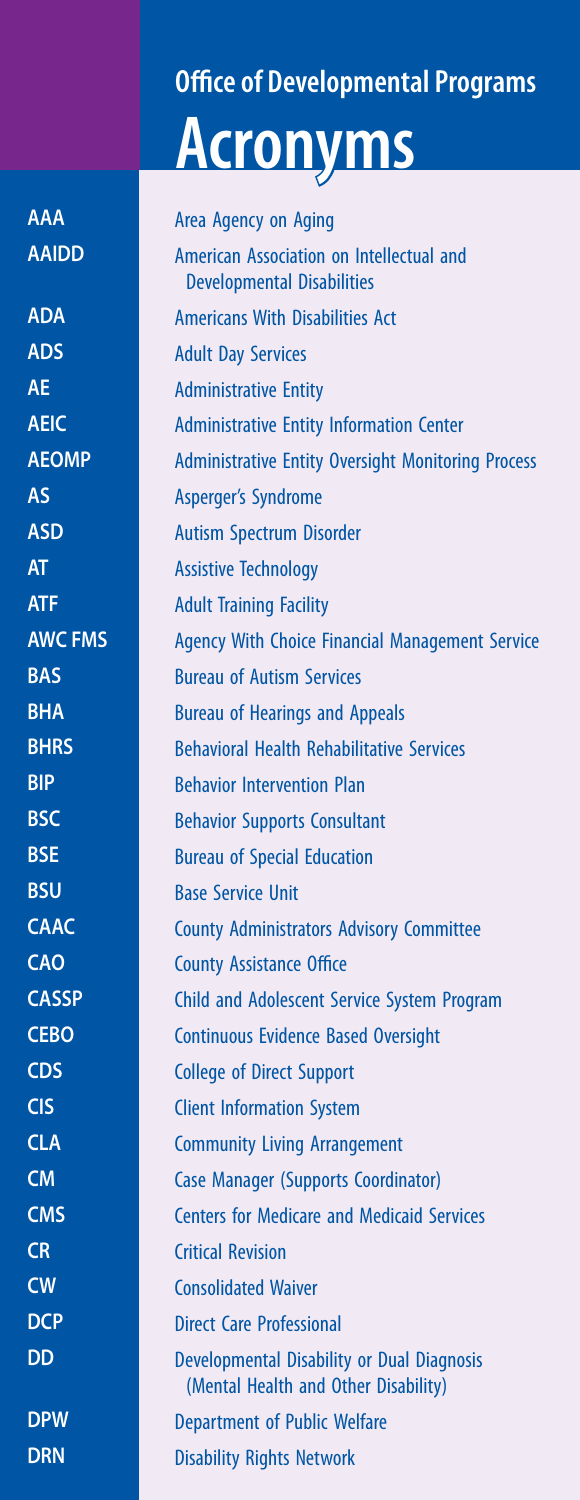Everyday Lives Early Intervention Early Intervention Technical Assistance Early Periodic Screening, Diagnosis, and Treatment Extended School Year Free Appropriate Public Education Functional Behavioral Assessment Facilitated Communication Family Educational Rights and Privacy Act Federal Financial Participation Family Living Provider Financial Management Service Family Support Services Home and Community Based Services Health Care Quality Unit Home and Community Services Information System Health Insurance Portability and Accountability Act Health Risk Profile Intermediate Care Facility/Mental Retardation Intensive Case Management Intellectual Disability Individuals With Disabilities Education Act Individualized Education Program Individualized Family Support Plan (Early Intervention) Incident Management Independent Monitoring for Quality Individual Support Plan Interdisciplinary Team Interdisciplinary Team Meeting Intermediate Unit (Local Education Agency) Labor and Industry Local Education Agency Local Interagency Coordinating Council Learning Management System Level of Care Least Restrictive Environment Local Transition Coordinating Council Medical Assistance **EDL EI EITA EPSDT ESY FAPE FBA FC FERPA FFP FLP FMS FSS HCBS HCQU HCSIS HIPAA HRP ICF/MR ICM ID IDEA IEP IFSP IM IM4Q ISP IT IUM IU L & I LEA LICC LMS LOC LRE LTCC MA**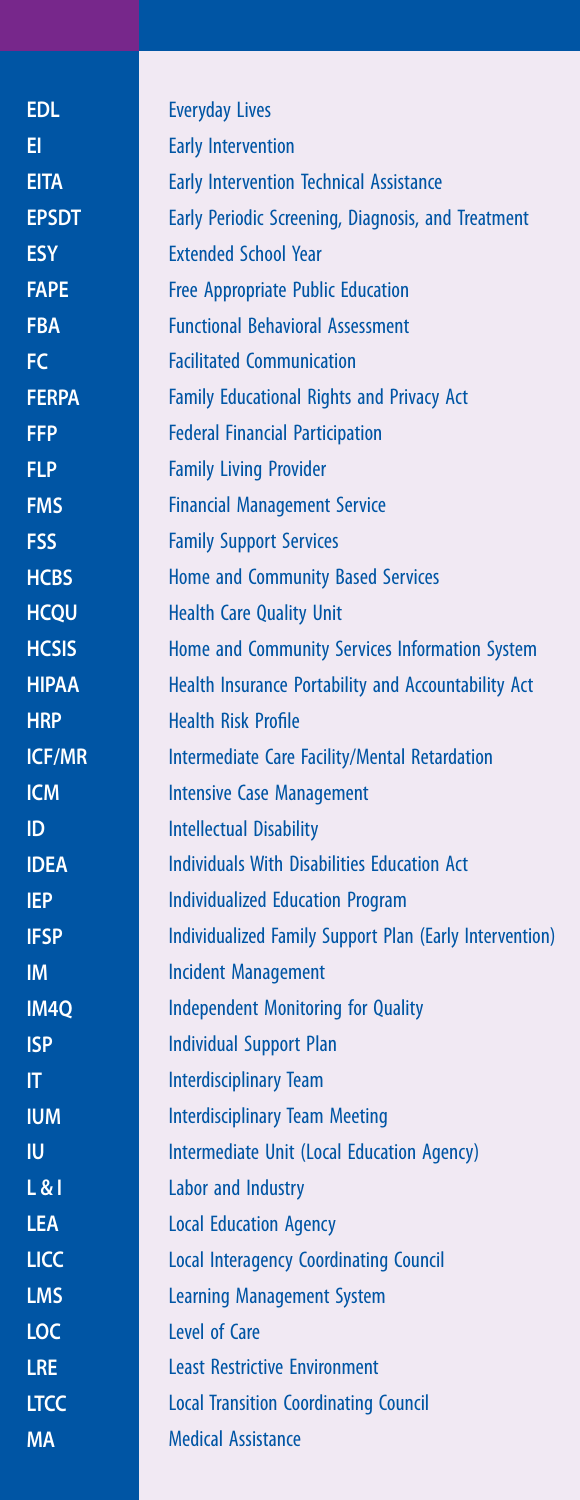Medical Assistance for Workers with Disabilities Master Client Index Multidisciplinary Team Mental Health/Mental Retardation Program Medicaid Infrastructure Grant Master Provider Index National Provider Identifier Operating Agreement The Omnibus Budget Reconciliation Act Office of Child Development and Early Learning Office of Developmental Programs Consulting System Office of Children, Youth and Families Office of Developmental Programs Office for Dispute Resolution Office of Long Term Living (formerly Office of Social Programs) Office of Medical Assistance Programs Office of Mental Health and Substance Abuse Services Office of Special Education Programs Office of Vocational Rehabilitation Person/Family Directed Support Waiver Supplemental questions for Pennsylvania that accompany the SIS Planning and Advisory Committee (to the Office of Developmental Programs) Pennsylvania Alternate System of Assessment Pennsylvania Training and Technical Assistance Network Personal Care Home Person Centered Planning Pervasive Developmental Disorder Pennsylvania Department of Education Participant Directed Service Pennsylvania's Enterprise for Linking Infants and Children Across Networks (Early Intervention) Provider Information Center Positive Practices Resource Team Prospective Payment System Provider Reimbursement and Operation Management Information System (in electronic format) **MAWD MCI MDT MH/MR MIG MPI NPI OA OBRA OCDEL OCS OCYF ODP ODR OLTL OMAP OMHSAS OSEP OVR P/FDS PA Plus PAC PASA PaTTAN PCH PCP PDD PDE PDS PELICAN-EI PIC PPRT PPS PROMISe™**